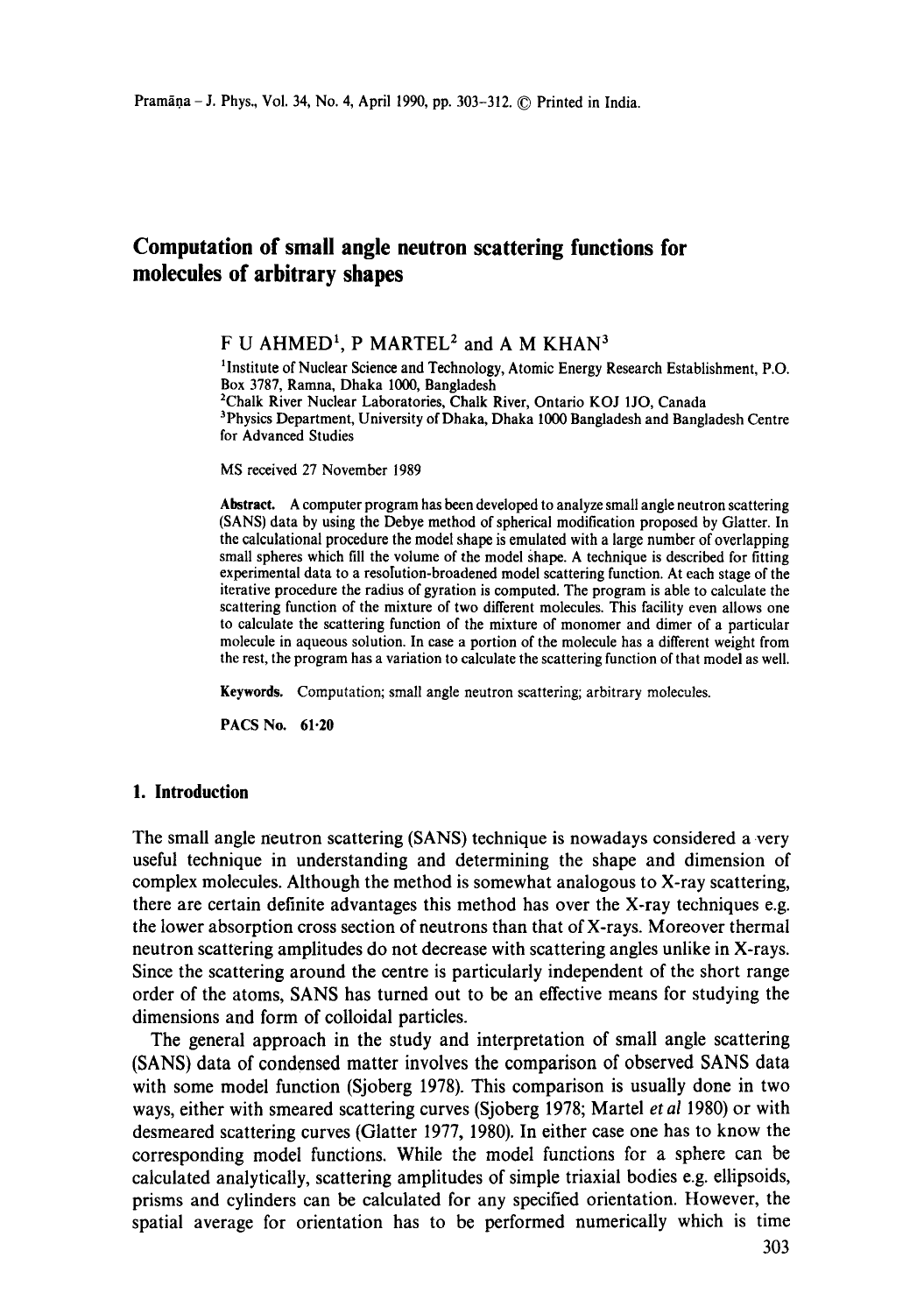consuming. Such semianalytical calculations were done by Porod (1948), Mittelbach and Porod (1961) and Mittelbach (1962). Unfortunately, there are a large number of complex biological molecules which cannot be approximated by simple triaxial models.

Glatter (1977) in his paper had presented a powerful technique for analyzing small angle scattering data from monodisperse suspension of molecules of arbitrary shape. In his method, any arbitrary shape is filled with large number of small spheres and the scattering functions are calculated by means of the Debye equation (Debye 1915). However, Glatter had given no prescription for fitting the model calculations to the experimental data by convoluting the theoretical values with the resolution functions. We have therefore combined his calculational procedure with an iterative least squares procedure which determines various parameters by fitting different models to variance-weighted data. The outline of the method and the user guide were briefly reported elsewhere (Ahmed and Martel 1986).

## **2. Methodology**

Small angle scattering is broadened by the finite resolution of the apparatus, because the perfectly collimated X-ray or neutron beams are impossible to obtain in practice. There are two philosophies for analyzing small angle scattering data. According to the Austrian School, as typified by the papers of Glatter (1977, 1980), the experimental data should be deconvoluted to obtain data which is directly comparable with theoretical scattering functions. Sioberg (1978) and others (Martel *et al* 1980) suggest that the theoretical scattering function should be convoluted with the known experimental resolution for comparison with the data.

The scattering function of a sphere can be calculated analytically and this function is independent of orientation. As mentioned earlier the scattering functions of simple bodies such as ellipsoids, cylinders etc. can be calculated analytically but the orientational average (Sjoberg 1978; Glatter 1980) is necessary for their random orientations. In the present method of calculation the scattering function depends upon the distances between the centres of the small spheres. The following conditions of selecting the sizes of the small sphere have been imposed by Glatter (1980)

$$
Q_{\max} < 2\pi/d
$$

where  $d$  is the distance between two neighbouring spheres. If the spheres are small enough, little error will be incurred because the total volume of the spheres is close to the volume of the true molecular shape.

Sometimes an arbitrary shape may be represented by two or three simple subunits (figure 1). In our calculational method the overlapping of subunits is allowed to approximate the arbitrary molecules whereas in Glatter's calculation such a provision is absent and thus the present method is an improvement over the other. This facility allows us to approximate the arbitrary bodies with small number of subunits. When an arbitrary molecule can be approximated by a combination of three of the simple subunits, sphere, ellipsoids or cylinders, the adjustable parameters are the coordinates of the centres and dimensions of these subunits. As the dimensions of the subunits are adjusted in the filling procedure the program automatically adjusts the appropriate number of small spheres.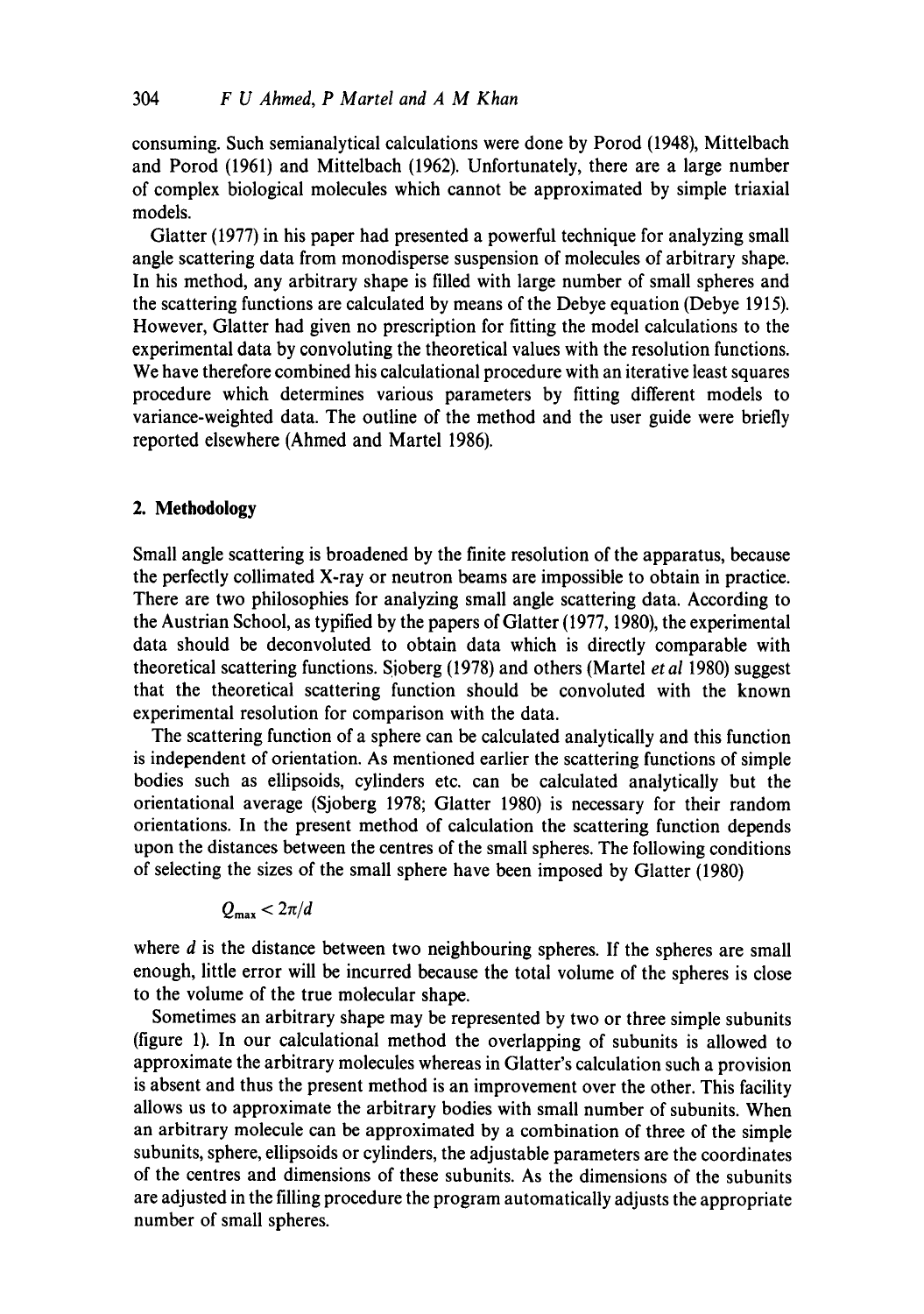

**Figure** 1. (a) Structure of neurotoxin obtained by X-ray diffraction (Wilkinshaw *et a11980).*  (b) Our triple ellipsoid approximation.

The scattering function for an arbitrary body having different densities at different portions can be calculated using our program. As the small angle scattering is not sensitive to the small scale structure of a molecule the approximation can be made of homogeneous density within an overall molecular shape. For most large biological molecules this approximation is surprisingly good. For example, in transferring (Martel *et al* 1980) it was possible to determine its molecular weight to  $\pm 3\%$ .

The program identified as COBRA calculates the convoluted scattering intensity, *J(Q),* compares it with the experimental data and gives a criterion for the quality of the fit. The language used is Fortran 77. The program currently runs on IBM 4341 at Atomic Energy Research Establishment (AERE), Savar, Dhaka as well as at the University of Dhaka and on CDC Cyber 175 at Chalk River Nuclear Labs. (CRNL), Canada.

### **3. Mathematical formalism**

The intensity of coherently scattered neutrons,  $I(Q)$ , at wave-vector transfer  $Q$ , from an orientational average of an aggregate of n overlapping spheres can be computed by the Debye formula (Porod 1948)

$$
I(Q) = \sum_{i=1}^{n} w_i^2 S_i^2(Q) + 2 \sum_{i=1}^{n-1} \sum_{j=i+1}^{n} w_i w_j S_i(Q) S_j(Q) \sin(l_{ij}Q) / (l_{ij}Q)
$$
(1)

where  $Q = 4\pi \sin \theta / \lambda$ ,  $\lambda$  is the wavelength of neutrons,  $2\theta$  is the scattering angle and  $l_{ij}$  is the distance between the centres of the ith and jth spheres. The structure factor of each small sphere of radius  $R$  is

$$
S(Q) = 3[sin(QR) - (RQ)\cos(RQ)]/(RQ)^3.
$$
 (2)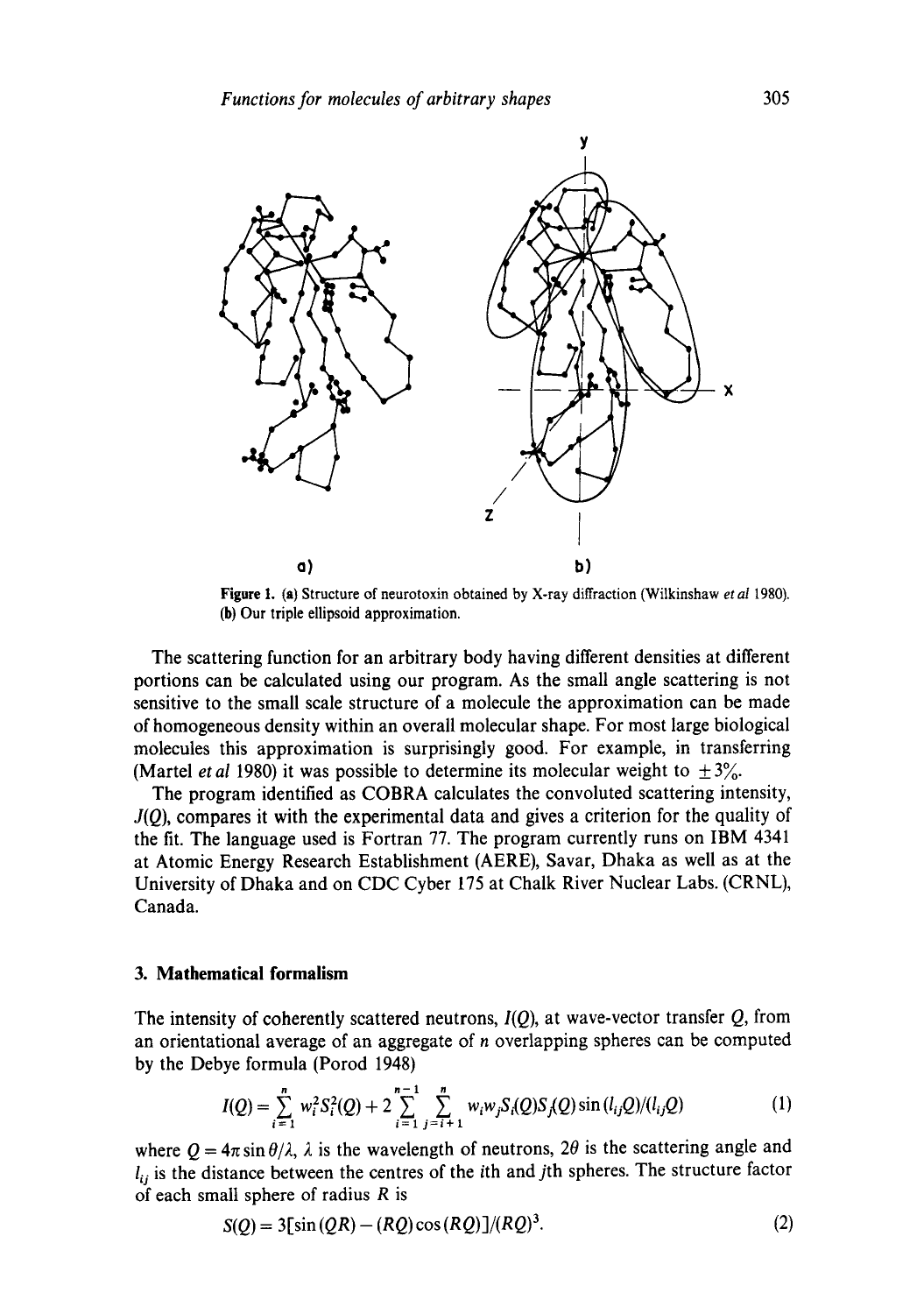Assuming simple cubic packing with packing fraction  $\pi/6$ , the radius of the small spheres is given by

$$
R = D/2 \cdot (6/\pi)^{1/3} \tag{3}
$$

where  $D$  is the distance between the centres of two neighbouring small spheres which overlap. Excluding boundary effects, the amount of overlap governed by (3) is just sufficient to ensure that the volume of all the small spheres equals the volume of the molecule. The scattering amplitude of sphere is

$$
w = \rho v = \rho (4\pi/3) R^3 \tag{4}
$$

where  $\rho$  is the neutron scattering length density of the sphere.

To compare with experiment, the intensity of (1) must be convoluted with the experimental resolution function (Mittelbach 1962). This leads to

$$
J(Q) = K \iint \{I[(Q - Y)^2 + Z^2]^{1/2}\} W_{\rm h}(Y) W_{\rm v}(Z) \, dY \, dZ,\tag{5}
$$

where  $W_h$  and  $W_v$  are normalized Gaussian weighting functions that specify the horizontal and vertical resolution respectively and  $k$  is a scale factor. The width of  $W<sub>h</sub>$  was determined experimentally by scanning the detector in 2 $\theta$  across the direct beam and fitting the results to a Gaussian. The width of the  $W_{\rm v}$  function was calculated from known collimations. The Gaussian approximations for  $W_h$  and  $W_s$  allow integration by means of a Gauss-Hermite numerical algorithm.

The experimental intensity  $J(Q)$  is given by

$$
J(Q) = \{ [S(Q) - C(Q))/t_S] - [(E(Q) - C(Q))/t_E] \}
$$
  
-  $\delta \{ [(R(Q) - C(Q))/t_R] - [(E(Q) - C(Q))/t_E] \}$  (6)

where S, R and E are the observed intensities (normalized to constant monitor) of the sample plus cell, solvent plus cell and empty cell respectively and  $t_S$ ,  $t_R$  and  $t_E$  are the corresponding measured transmissions. The observed intensity with the incident beam blocked by cadmium is designated by C and  $\delta$  is the volume fraction of solvent in solution.

# **4. Results and discussion**

The scattering intensity calculated for different models, and its comparison with analytical calculations have been shown in figures 2, 3, 4 and 5. Figure 6 shows the comparison of the calculated intensities for different models with experimental data. In the first four figures the neutron wavelength was  $4 \text{\AA}$ . In figure 6 the wavelength was 2.5 Å. A comparison of figures 4 and 5 provides some evidence for the necessity of utilizing as many spheres as possible. Whereas the results for a solid cylinder (figure 4) are satisfactory up to  $\simeq$  3.6°, a discrepancy at scattering angle of about 1.4° appears in the calculations illustrated in figure 5. The latter result arises because an insufficient number of spheres span the wall thickness of this hollow cylinder. In practice the number of subunits whose parameters are varied is limited. Typically it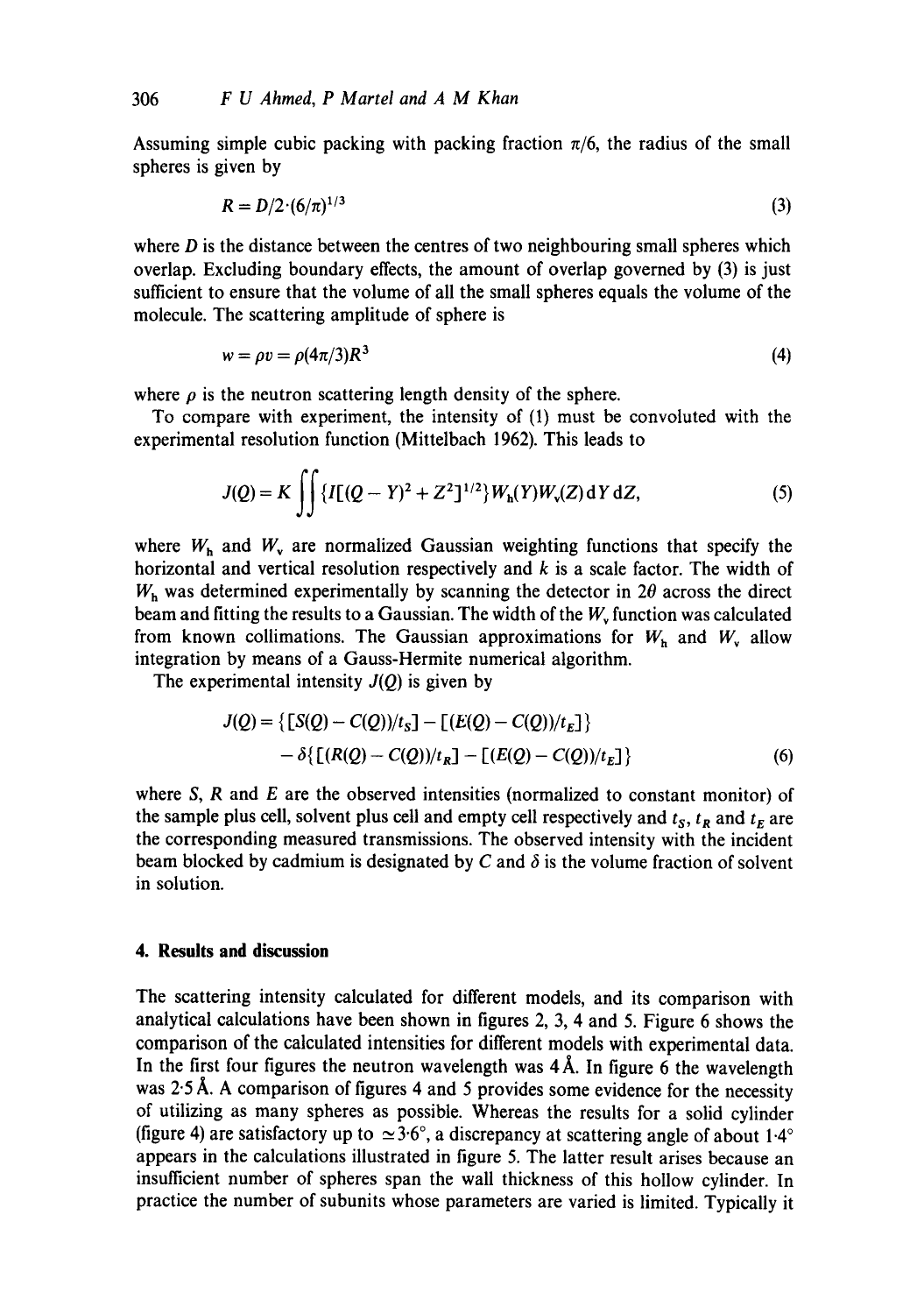

Figure 2. Scattering function from a sphere,  $R = 100 \text{ Å}$ ,  $Rg = 77.45 \text{ Å}$ ,  $R_1 = 13.57 \text{ Å}$ , number of spheres = 402.

is possible to vary the size and position of one ellipsoid in a three-ellipsoid model. The program also allows calculations for mixtures of two different molecular species, a possibility where partial dimerization occurs.

Every successful run of the program produces plots of molecular profiles in the *X-Y, Y-Z* and *Z-X* planes. In the fitting procedure the quality of fit parameter is defined as

$$
\chi^2 = \sum_{i=1}^{N} M_i [J(Q_i)_{\text{calc}} - J(Q_i)_{\text{expt}}]^2 / (N - P) \tag{7}
$$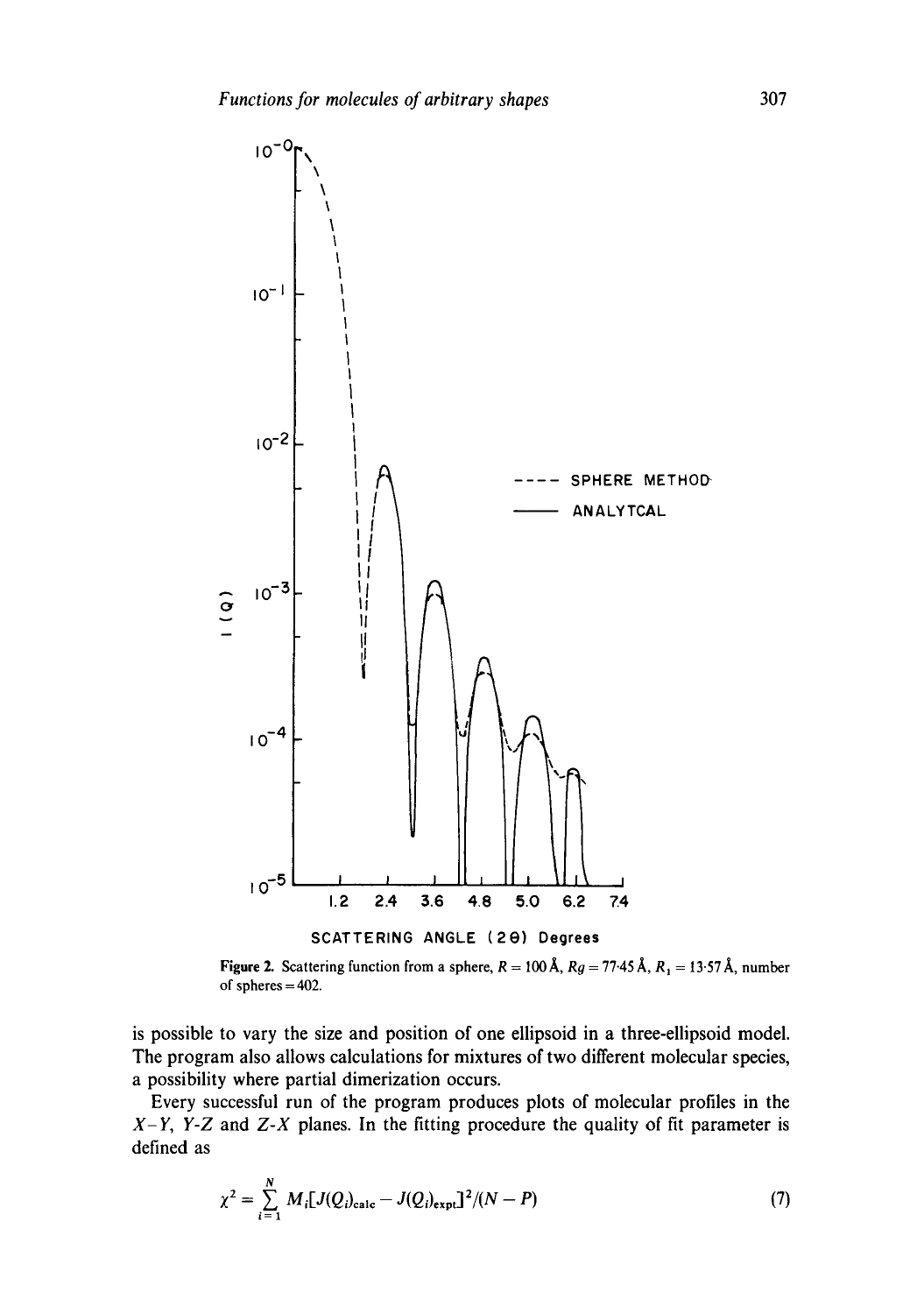

Figure 3. Scattering function from an ellipsoid,  $A = 80$ ,  $B = 80$ ,  $C = 150 \text{ Å}$ ,  $Rg = 83.87 \text{ Å}$ ,  $R_1 = 13.39$  Å, number of spheres = 403.

where  $J(Q_i)_{\text{calc}}$  and  $J(Q_i)_{\text{expt}}$  are the calculated and experimental value respectively at the point  $i$ ,  $N$  is the number of data points and  $P$  is the number of parameters which are varied. The weighting factor is  $M_i = (1/J(Q_i)_{exp})^2$ . The program varies the model parameters to minimize  $\chi^2$ .

The running time in summing the Debye formula (eq. 1) goes up very fast as the number of small spheres, n, increases. To provide an idea of running times on an IBM 4341 computer, a fit was made of the scattering from neurotoxin molecule measured at a concentration of 8  $g/1$ . The scan data comprised 301 points. The model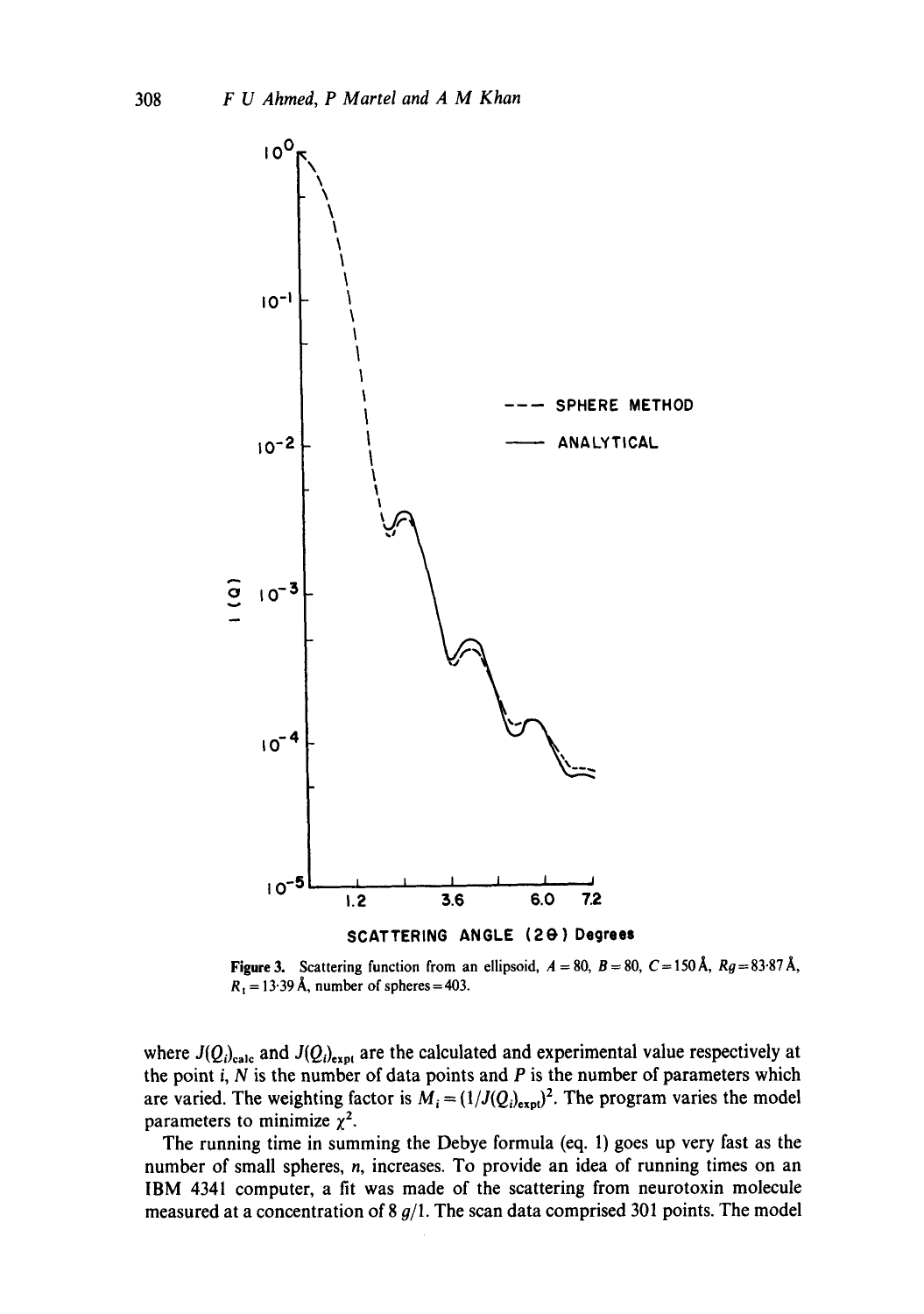

Figure 4. Scattering function from a cylinder,  $R = 70 \text{ Å}$ ,  $H = 100 \text{ Å}$ ,  $R_g = 56.93 \text{ Å}$ ,  $R_1 =$ 9.15 Å, number of spheres  $= 483$ .

chosen was an arbitrary shape as in figure 1. Time required was 360 s for convergence with  $n = 20$ , without convolution and with variation of four model-parameters. Time required was 12s only without variation of model parameters. For  $n = 40$ , without convolution and with variation of four model parameters the time was 905 s, and without convolution and without variation of model parameters the time was only  $\approx$  30s. When the analytic function was convoluted with the experimental resolution, the model volume increased slightly but the parameters remained the same within their combined errors. The time was 25 times greater for calculations with convolution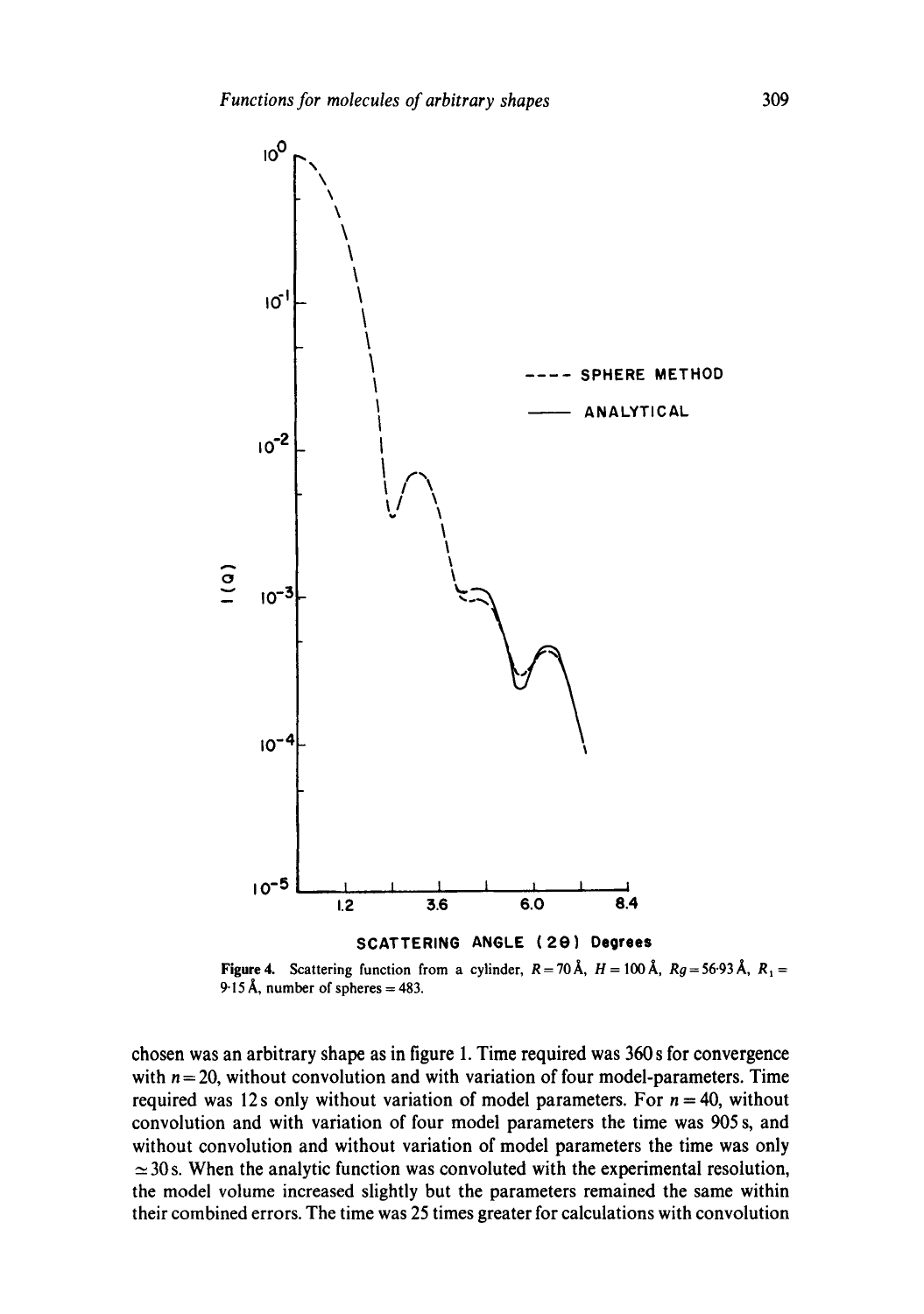



and with variation of four parameters for  $n = 20$  and 36 times greater when  $n = 40$ . These results suggest that the preliminary calculations should be maintained without convolution until approximate values for model parameters are obtained.

The most reliable and commonly measured variable in small angle scattering experiments is the radius of gyration *Rg.* The radius of gyration is calculated from the expression

$$
Rg^2 = \sum_{i=1}^n w_i l_{0i}^2 / \sum_{i=1}^n w_i
$$
 (8)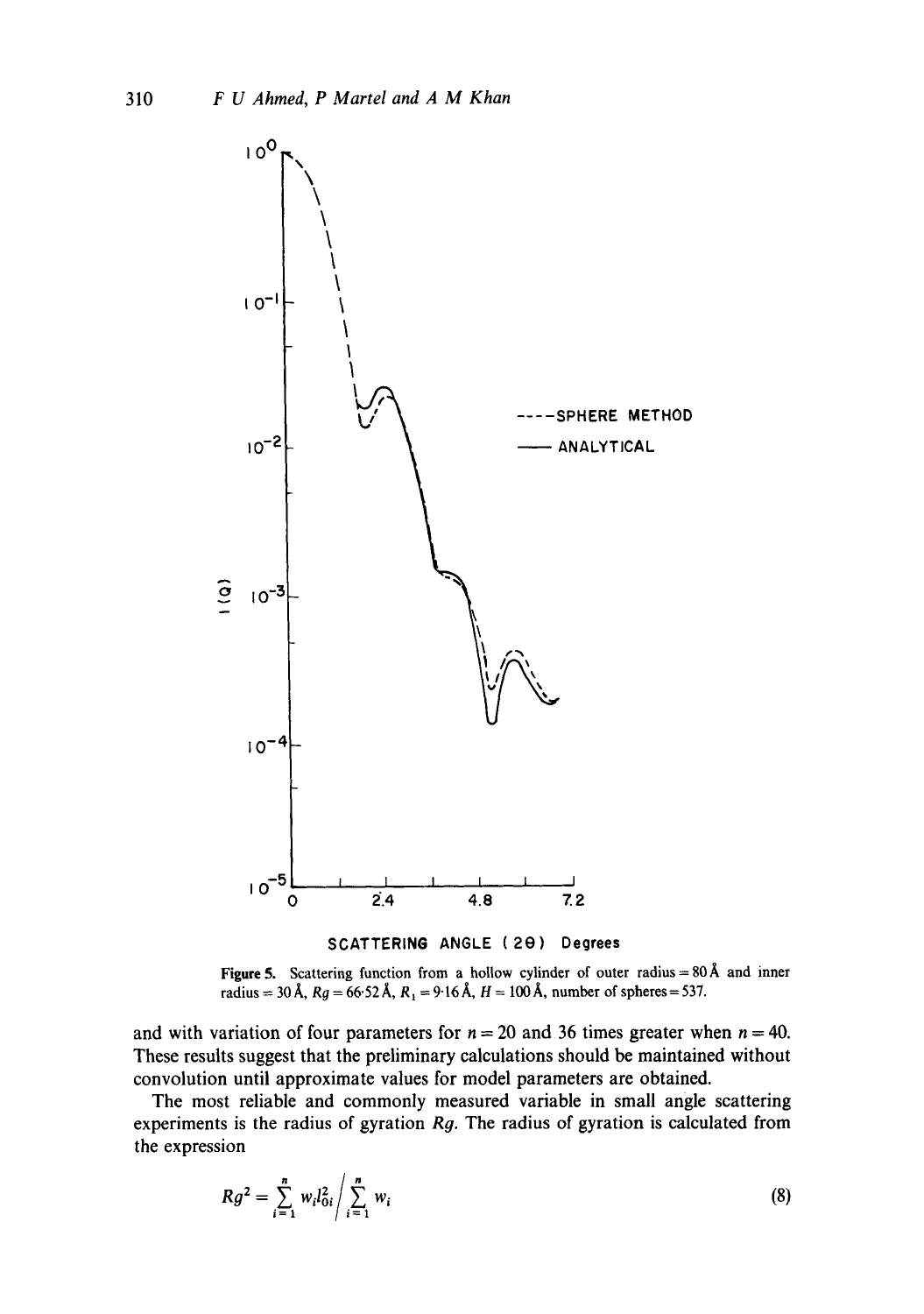

#### **ANGLE INCREMENT NUMBER**

**Figure** 6. Scattering function from neurotoxin. The solid thick, solid thin and dashed lines represent the arbitrary, ellipsoid and sphere models respectively.

where

$$
l_{0i}^{2} = (X_{0} - X_{i})^{2} + (Y_{0} - Y_{i})^{2} + (Z_{0} - Z_{i})^{2}.
$$

The X-coordinate,  $X_0$ , of the centre of scattering amplitude density is given by

$$
X_0 = \sum_{i=1}^n w_i X_i / \sum_{i=1}^n w_i.
$$
 (10)

Analogous expressions are used for  $Y_0$  and  $Z_0$ . The coordinates of the centres of the small spheres are  $X_i$ ,  $Y_i$  and  $Z_i$ .

The radii of gyration for different shapes calculated by using the present method are compared with analytical and experimental values (table 1).

Any useful model must yield a value of Rg in agreement with the measured value as determined by the Guinier approximation to the low-Q data. A valuable feature of our program is the calculation of  $Rg$  at every iteration; this is especially desirable when complicated molecular shapes are being generated. When the calculated  $Rg$